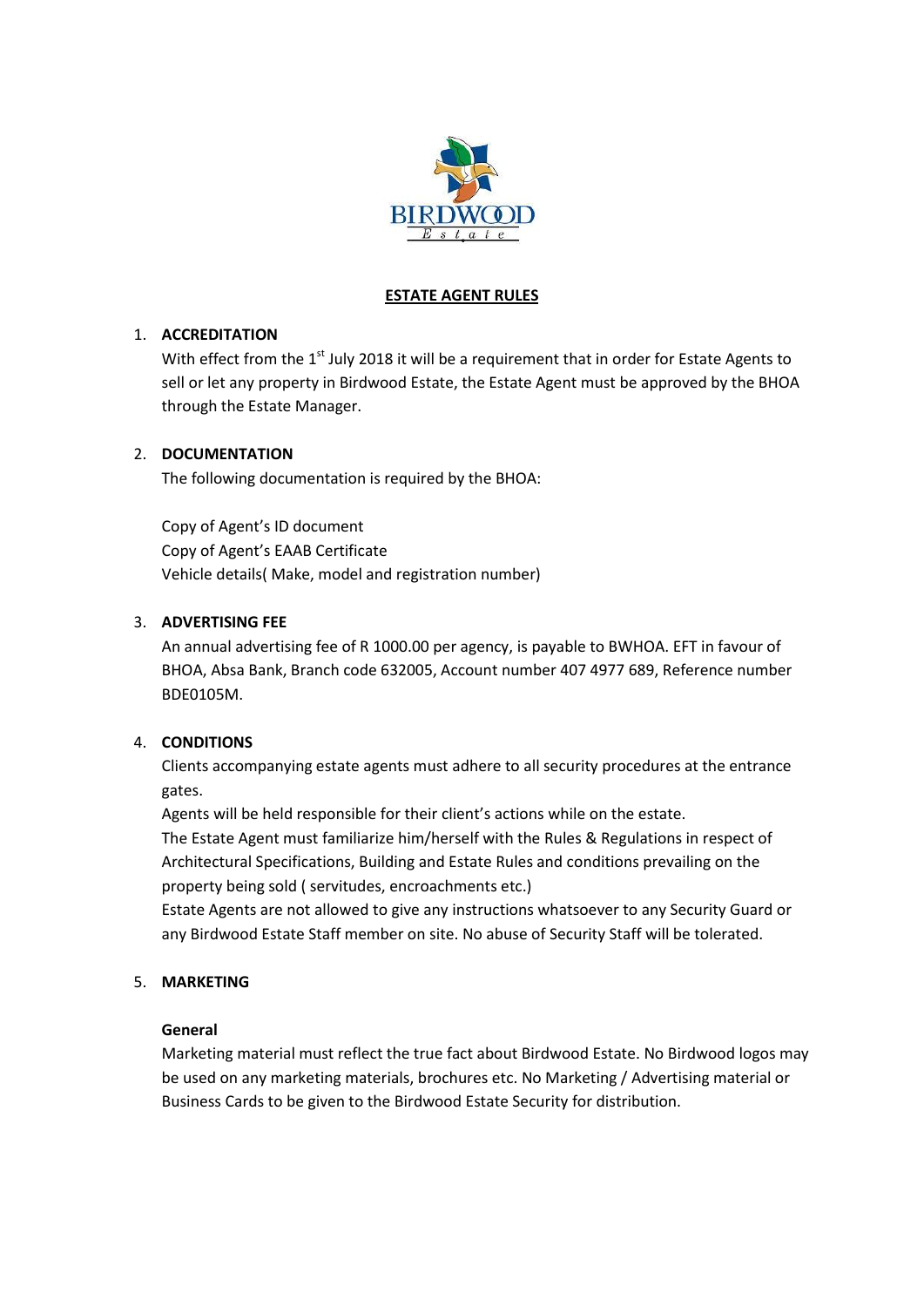#### **Show-Days**

Show days are only permitted on Sundays and from 11h00 to 17h00, agents must be in the show house for the duration of the show.

The office must be informed by Wednesday of any Show Houses on the Sunday.

Show days are not permitted during the following days:

Easter weekends and long weekends.

The period from  $15<sup>th</sup>$  December to  $10<sup>th</sup>$  January, both days inclusive.

#### **Show Boards**

Show boards are to be displayed only between 08h00 and 18h00 on Sundays. Only 2 (two) show boards may be displayed on Birdwood Estate's grass verge outside the entrance gates.

Only 1 (one) show board permitted outside the house that is on show. Maximum board size (960mm x 600mm ).

#### **Pointer Boards**

These are boards with arrows directing potential buyers to a house "On Show" Only 1 (one) pointer board at every intersection (double sided). All boards inside and outside of Birdwood Estate have to be removed at the end of every Show Day.

#### **For Sale Boards**

Owners are permitted to put up one For Sale board provided by the BHOA.

### **Banners, Flags and Bunting**

One banner, two flags and one set of bunting will be allowed for the "On Show" weekend but must be removed at the end of each weekend.

### 6. **CONDITIONS OF SALE**

### **All Agents to make it a condition of sale to supply:**

Architectural Specification, Building Code of Conduct and Estate Rules. The Managing Agent (Angor Property Specialist Tel: 011 840 5000) to be contacted regarding outstanding levies on the property and to ensure that a Clearance Certificate is obtained.

### 7. **LETTING**

Letting agents must ensure that all lease agreement documentation is submitted to the BHOA for approval prior to the tenant/lease taking occupation of the property. The following information and documentation must be provided on the day of registration:

Copy of the Lease Agreement stipulating the following:

Duration of lease

An undertaking that, should the tenant continuously contravene the rules of the Estate, the BHOA reserves the right to request the lessor to terminate the lease.

An agreement that the lessor acknowledges that the tenant's access cards will be deactivated